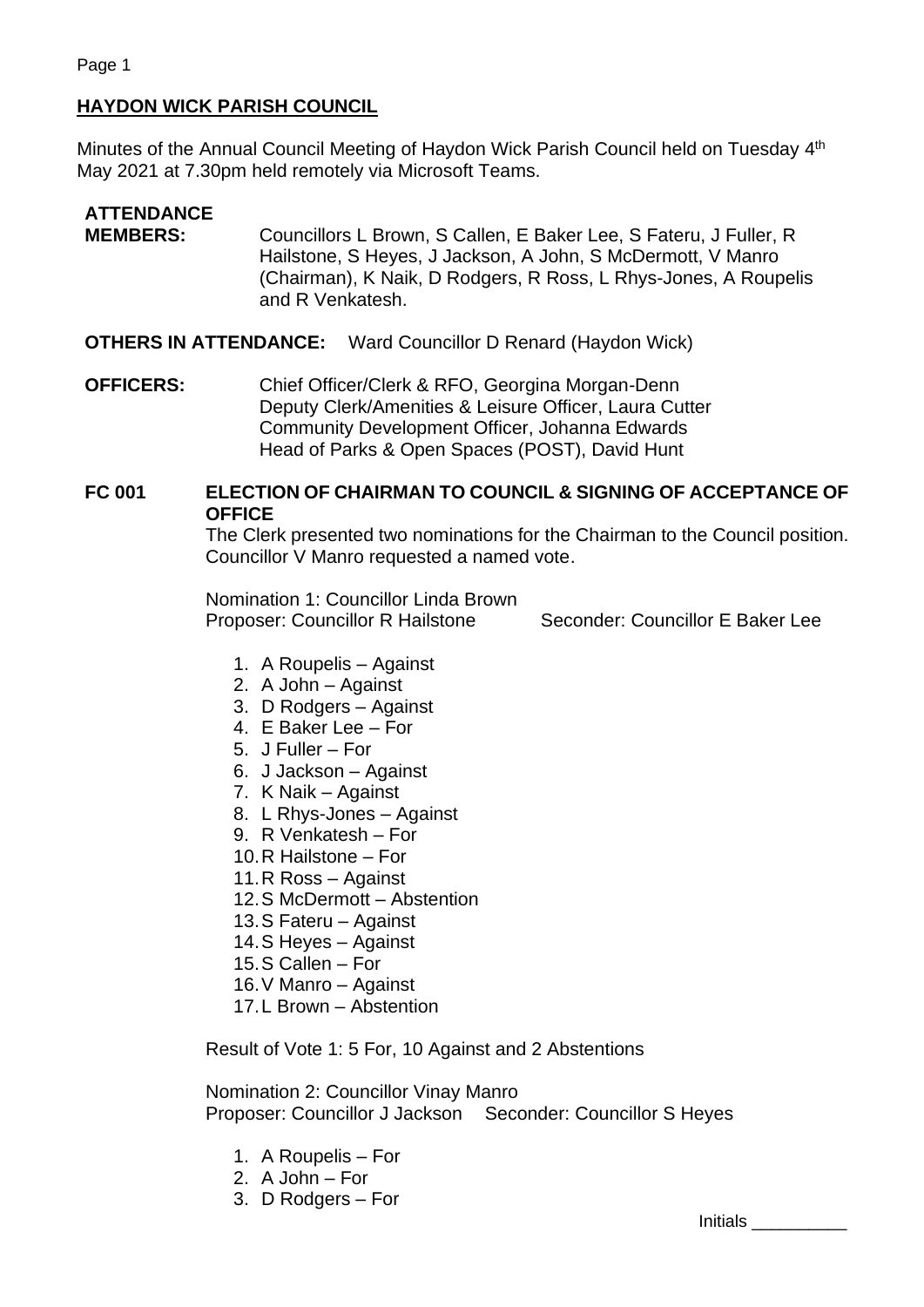- 4. E Baker Lee Against
- 5. J Fuller Against
- 6. J Jackson For
- 7. K Naik For
- 8. L Rhys-Jones For
- 9. R Venkatesh Abstention
- 10.R Hailstone Against
- 11.R Ross For
- 12.S McDermott Abstention
- 13.S Fateru For
- 14.S Heyes For
- 15.S Callen Against
- 16.V Manro For
- 17.L Brown Abstention

Result of Vote: 10 For, 4 Against and 3 Abstentions

**Proposed: Councillor J Jackson Seconded: Councillor S Heyes Vote: Agreed with ten (10) For, four (4) Against and three (3) Abstentions. RESOLVED: That Councillor V Manro was elected as Chairman to the Council and duly signed their Acceptance of Office.**

### **FC 002 ELECTION OF VICE CHAIRMAN TO COUNCIL & SIGNING OF ACCEPTANCE OF OFFICE**

There being only one nomination for the position of Vice Chairman of the Council, Councillor D Rodgers was elected.

**Proposed: Councillor V Manro Seconded: Councillor J Jackson RESOLVED: That Councillor D Rodgers was elected as Vice Chairman to the Council and duly signed their Acceptance of Office.**

### **FC 003 CHAIRMAN'S ANNOUNCEMENTS**

Would like to send condolences to the family that suffered the stabbing incident on Thames Avenue earlier today.

**FC 004 APOLOGIES**

There were no apologies.

## **FC 005 DECLARATIONS OF INTEREST** Councillors Manro and Heyes declared a prejudicial interest in Agenda Item 20 – Coronavirus Discretionary Grant.

### **FC 006 SWINDON BOROUGH COUNCIL (SBC) WARD COUNCILLOR REPORTS Councillor D Renard (Haydon Wick): None. Councillor S Heyes:** Advised of the flooding in Oakhurst and Taw Hill due to a burst sewage main. Pumping tankers present and Thames Water responded quickly and dealt with the process very well. **Councillor V Manro (Priory Vale): None.**

### **FC 007 PUBLIC PARTICIPATION**

There were two members of the public present. One member of public identified this will be the first time the parish council has been under a political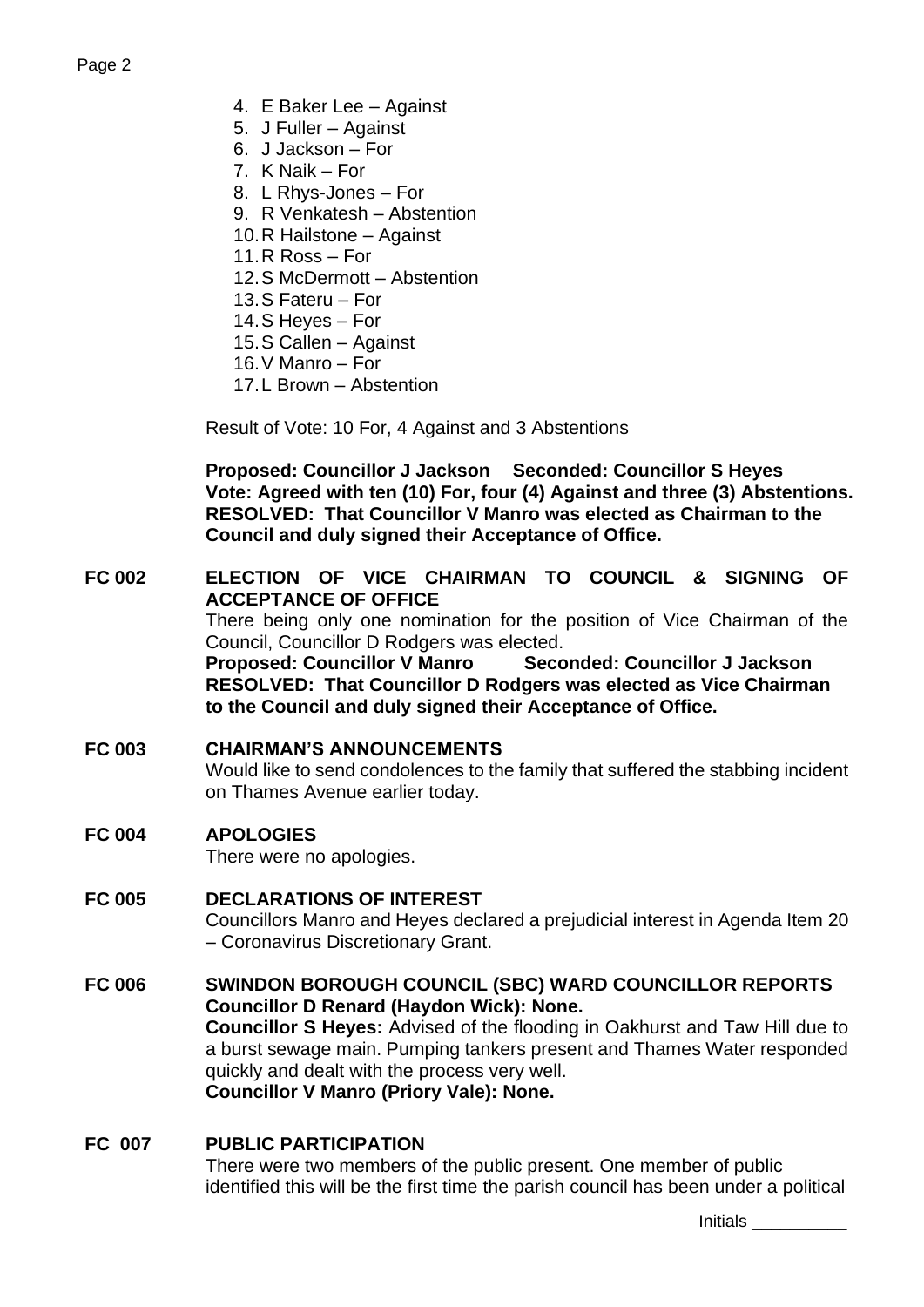#### Page 3

leadership and requests that the Parish Council is open and transparent - he will be looking closely at conflicts and declarations of interest and items of a political bias. *The Chairman advised that the issues will be dealt with transparently as they arise, SBC Ward Councillors will declare interests where necessary and political issues will not come into the parish council, members will be free to vote as they choose and there will be no hidden agendas.*

The other member of public congratulated Councillor V Manro on his appointment as Chairman of the Council and queried about the upcoming elections. *The Chairman advised that SBC's Election Team will be able to assist and that the Parish Council is not involved in the elections.*

## **FC 008 PREVIOUS MINUTES**

Members received and approved the minutes of the Full Council Meeting held on Tuesday 27<sup>th</sup> April 2021.

**Proposed: Councillor L Brown Seconded: Councillor A John Vote: Agreed with three (3) abstentions.**

**RESOLVED: The minutes of the Full Council Meeting held on Tuesday 27th April 2021 be agreed and signed as a correct record when physical meetings resume.**

### **FC 009 2021/22 MEETING DATES**

Members approved the 2021/22 Meeting Dates as presented, subject to a possible amendment regarding the 21<sup>st</sup> December Full Council meeting. The Clerk will investigate how it can be moved to take place earlier in the month. **Proposed: Councillor D Rodgers Seconded: Councillor S Callen Vote: Agreed unanimously.**

**RESOLVED: To approve the 2021/22 Meeting Dates as presented subject to a possible amendment regarding the 21st December Full Council meeting.**

### **FC 010 NOMINATION OF MEMBERS OF COMMITTEES**

- **FC 010.1 FINANCE & POLICY**
	- 1. Sue Callen
	- 2. Seyi Fateru
	- 3. Richard Hailstone
	- 4. Steve Heyes
	- 5. Vinay Manro
	- 6. Di Rodgers
	- 7. Alex Roupelis
	- 8. Linda Rhys-Jones
	- 9. Vacancy for New Councillor
	- *10.Ex-Officio Chairman (no voting rights)*

11.*Ex-Officio Vice Chairman (no voting rights)*

**Proposed: Councillor A Roupelis Seconded: S Fateru**

#### **Vote: Agreed Unanimously.**

**RESOLVED: To appoint the members onto the Finance & Policy Committee, as presented.**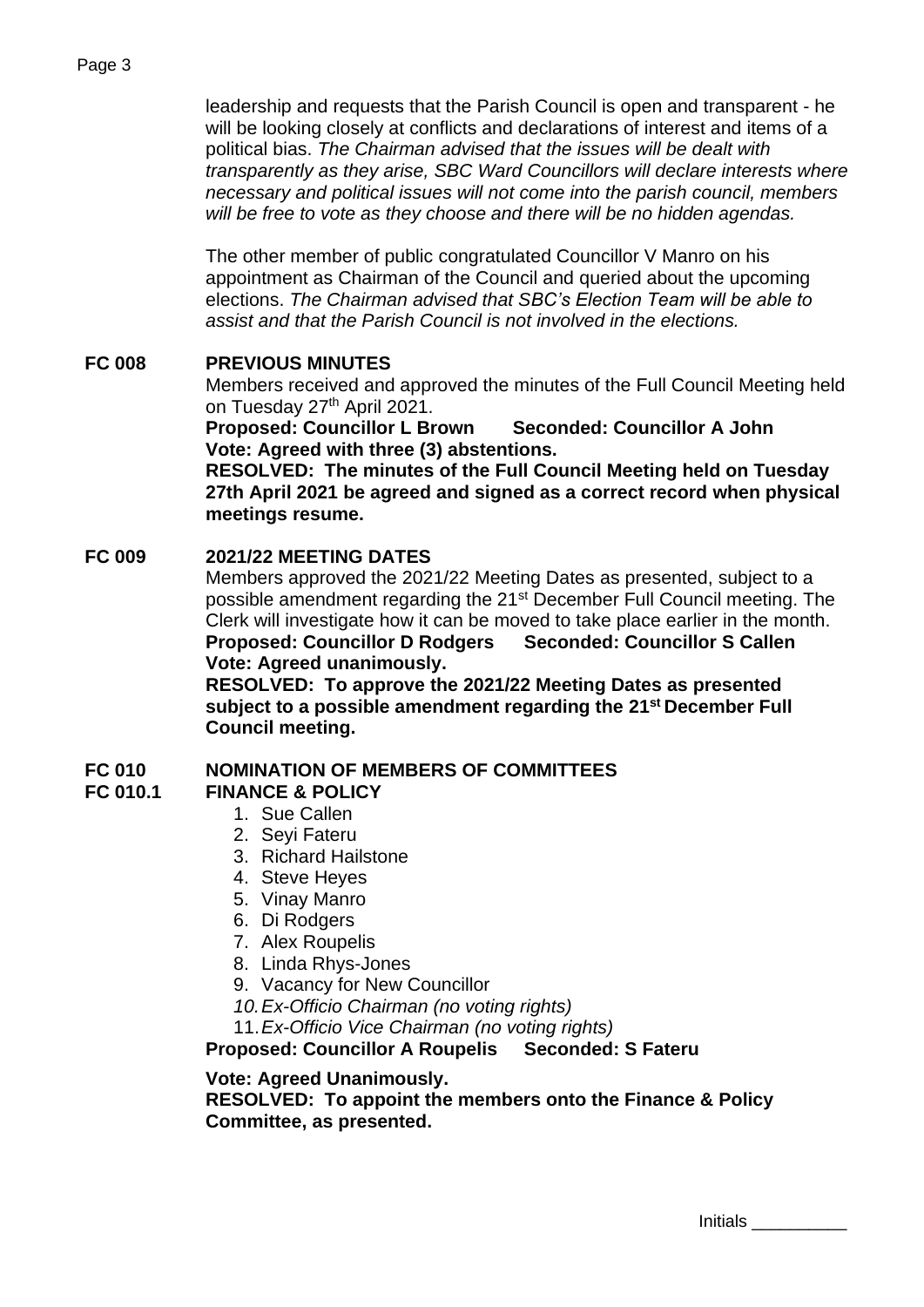# **FC 010.2 PARKS & OPEN SPACES**

- 1. John Fuller
- 2. Richard Hailstone
- 3. Steve Heyes
- 4. John Jackson
- 5. Adam John
- 6. Vinay Manro
- 7. Kumar Naik
- 8. Rebecca Ross
- 9. Vacancy for New Councillor
- *10.Ex-Officio Chairman (no voting rights)*
- **11.***Ex-Officio Vice Chairman (no voting rights)*

**Proposed: Councillor K Naik Seconded: J Jackson**

**Vote: Agreed Unanimously.** 

**RESOLVED: To appoint the members presented onto the Parks & Open Spaces Committee.** 

## **FC 010.3 PLANNNING & HIGHWAYS**

- 1. Ellen Baker Lee
- 2. Linda Brown
- 3. Sarah McDermott
- 4. John Fuller
- 5. Adam John
- 6. Alex Roupelis
- 7. Rebecca Ross
- 8. Linda Rhys-Jones
- 9. Vacancy for New Councillor
- *10.Ex-Officio Chairman (no voting rights)*
- *11.Ex-Officio Vice Chairman (no voting rights)*

## **Proposed: Councillor R Hailstone Seconded: A John**

### **Vote: Agreed Unanimously.**

**RESOLVED: To appoint the members presented onto the Planning & Highways Committee**

### **FC 010.4 COMMUNITY DEVELOPMENT**

- 1. Ellen Baker Lee
- 2. Richard Hailstone
- 3. Vinay Manro
- 4. Sarah McDermott
- 5. Di Rodgers
- 6. Rebecca Ross
- 7. Vacancy for New Councillor
- *8. Ex-Officio Chairman (no voting rights)*
- *9. Ex-Officio Vice Chairman (no voting rights)*
- *10.Non Councillor Vacancy or New Councillor?*
- *11.Non Councillor Vacancy*

Councillor K Naik to confirm soon if he would like to join this committee.

**Proposed: Councillor E Baker Lee Seconded: D Rodgers Vote: Agreed Unanimously.**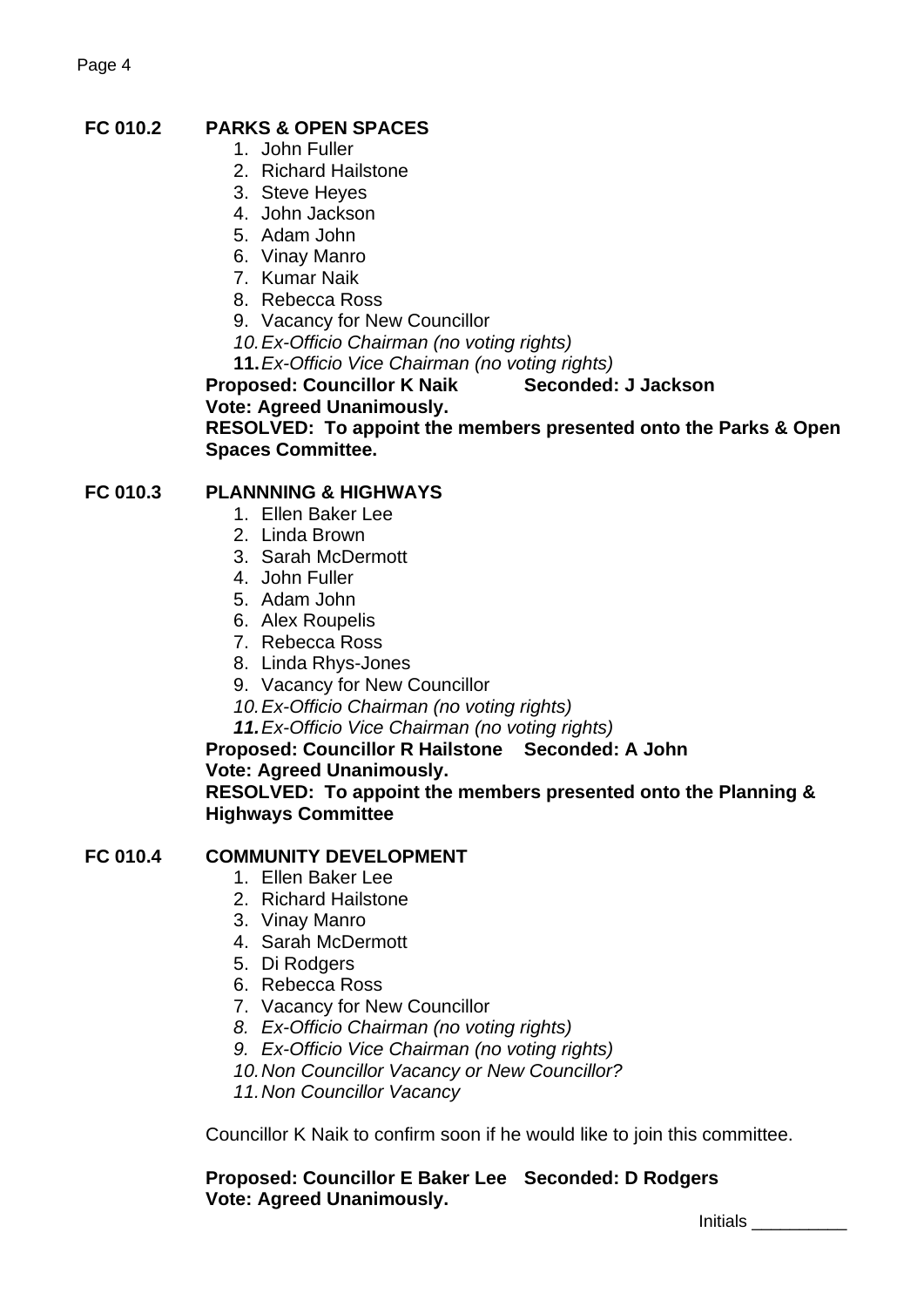**RESOLVED: To appoint the members presented onto the Community Development Committee.**

## **FC 011 NOMINATIONS OF CHAIRS OF COMMITTEES**

**FC 011.1 FINANCE & POLICY** Councillor L Rhys-Jones was nominated. **Proposed: Councillor D Rodgers Seconded: Councillor A Roupelis Vote: Agreed with one (1) Abstention. RESOLVED: To appoint Councillor L Rhys-Jones as Chairman of Finance & Policy Committee.**

**FC 011.2 PARKS & OPEN SPACES** Councillor R Hailstone was nominated. **Proposed: Councillor E Baker Lee Seconded: L Brown Vote: Agreed Unanimously. RESOLVED: To appoint Councillor R Hailstone as Chairman of Parks & Open Spaces Committee.**

### **FC 011.3 PLANNING & HIGHWAYS**

Councillor S McDermott was nominated. **Proposed: Councillor E Baker Lee Seconded: Councillor A Roupelis Vote: Agreed Unanimously. RESOLVED: To appoint Councillor S McDermott as Chairman of Planning & Highways Committee.**

## **FC 011.4 COMMUNITY DEVELOPMENT** Councillor E Baker Lee was nominated. **Proposed: Councillor L Brown Seconded: Councillor R Hailstone Vote: Agreed Unanimously. RESOLVED: To appoint Councillor E Baker Lee as Chairman of Community Development Committee.**

## **FC 012 NOMINATIONS OF VICE CHAIRS OF COMMITTEES**

### **FC 012.1 FINANCE & POLICY**

Councillor D Rodgers withdrew her nomination in view of being Vice Chairman of the Council. Councillor S Callen was nominated and members voted after she accepted the nomination.

**Proposed: Councillor R Hailstone Seconded: Councillor E Baker Lee Vote: Agreed Unanimously.** 

**RESOLVED: To appoint Councillor S Callen as Vice Chairman of Finance & Policy Committee.**

- **FC 012.2 PARKS & OPEN SPACES** Councillor S Heyes was nominated. **Proposed: Councillor A John Seconded: Councillor J Jackson Vote: Agreed Unanimously. RESOLVED: To appoint Councillor S Heyes as Vice Chairman of Parks & Open Spaces Committee.**
- **FC 012.3 PLANNING & HIGHWAYS** Councillor A John was nominated. **Proposed: Councillor J Jackson Seconded: Councillor Roupelis**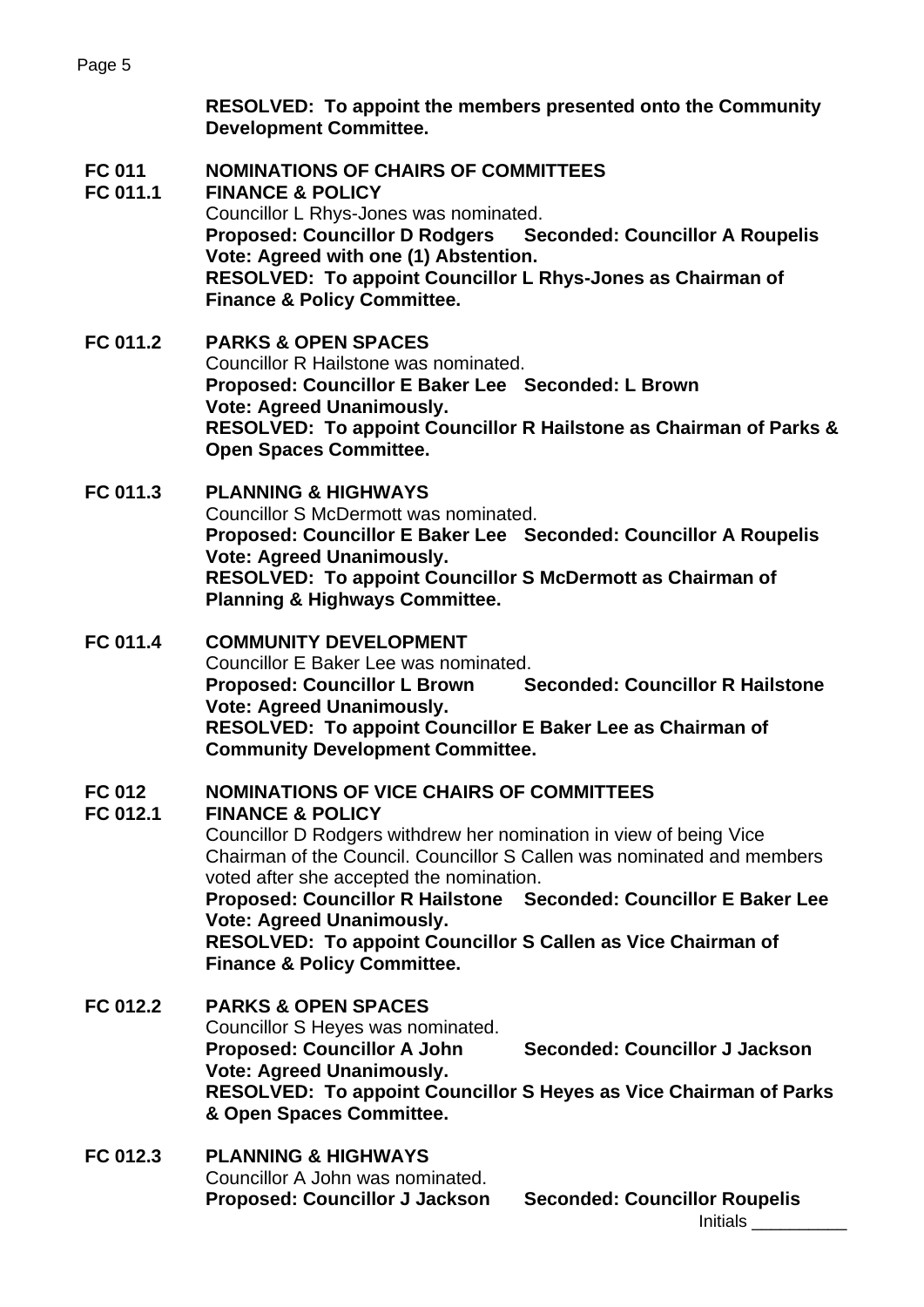**Vote: Agreed Unanimously.** 

**RESOLVED: To appoint Councillor A John as Vice Chairman of Planning & Highways Committee.**

**FC 012.4 COMMUNITY DEVELOPMENT** Councillor R Ross was nominated. **Proposed: Councillor E Baker Lee Seconded: Councillor L Brown Vote: Agreed Unanimously. RESOLVED: To appoint Councillor R Ross as Vice Chairman of Community Development Committee.**

## **FC 013 NOMINATIONS OF MEMBERS TO SUB COMMITTEES**

# **FC 013.1 PERSONNEL SUB COMMITTEE**

- 1. Vinay Manro
- 2. Di Rodgers
- 3. Linda Rhys-Jones
- 4. Richard Hailstone
- 5. Alex Roupelis
- **6.** Rebecca Ross

**Proposed: Councillor D Rodgers Seconded: Councillor A Roupelis Vote: Agreed Unanimously.** 

**RESOLVED: To appoint the members presented onto the Personnel Sub Committee.**

## **FC 013.2 COMMUNITY GRANTS SUB COMMITTEE**

- 1. Vinay Manro
- 2. Di Rodgers
- 3. Ellen Baker Lee
- 4. Linda Brown
- 5. Rebecca Ross
- **6.** Sue Callen

**Proposed: Councillor R Hailstone Seconded: Councillor E Baker Lee Vote: Agreed Unanimously.** 

**RESOLVED: To appoint the members presented onto the Community Grants Sub Committee.**

## **FC 013.3 CHAIRS & STRATEGIC DEVELOPMENT**

**To note the following members on the Chairs & Strategic Development Sub Committee:**

- 1. Chairman of Council Vinay Manro
- 2. Vice Chairman of Council Di Rodgers
- 3. Chair of Community Development Ellen Baker Lee
- 4. Chair of Finance & Policy Linda Rhys-Jones
- 5. Chair of Planning & Highways Sarah McDermott
- 6. Chair of Parks & Open Spaces Richard Hailstone

## **FC 014 WORKING PARTY MEMBERSHIPS**

To note the Working Party Memberships.

## **FC 014.1 TADPOLE LANE**

- 1. Ellen Baker Lee
- 2. Richard Hailstone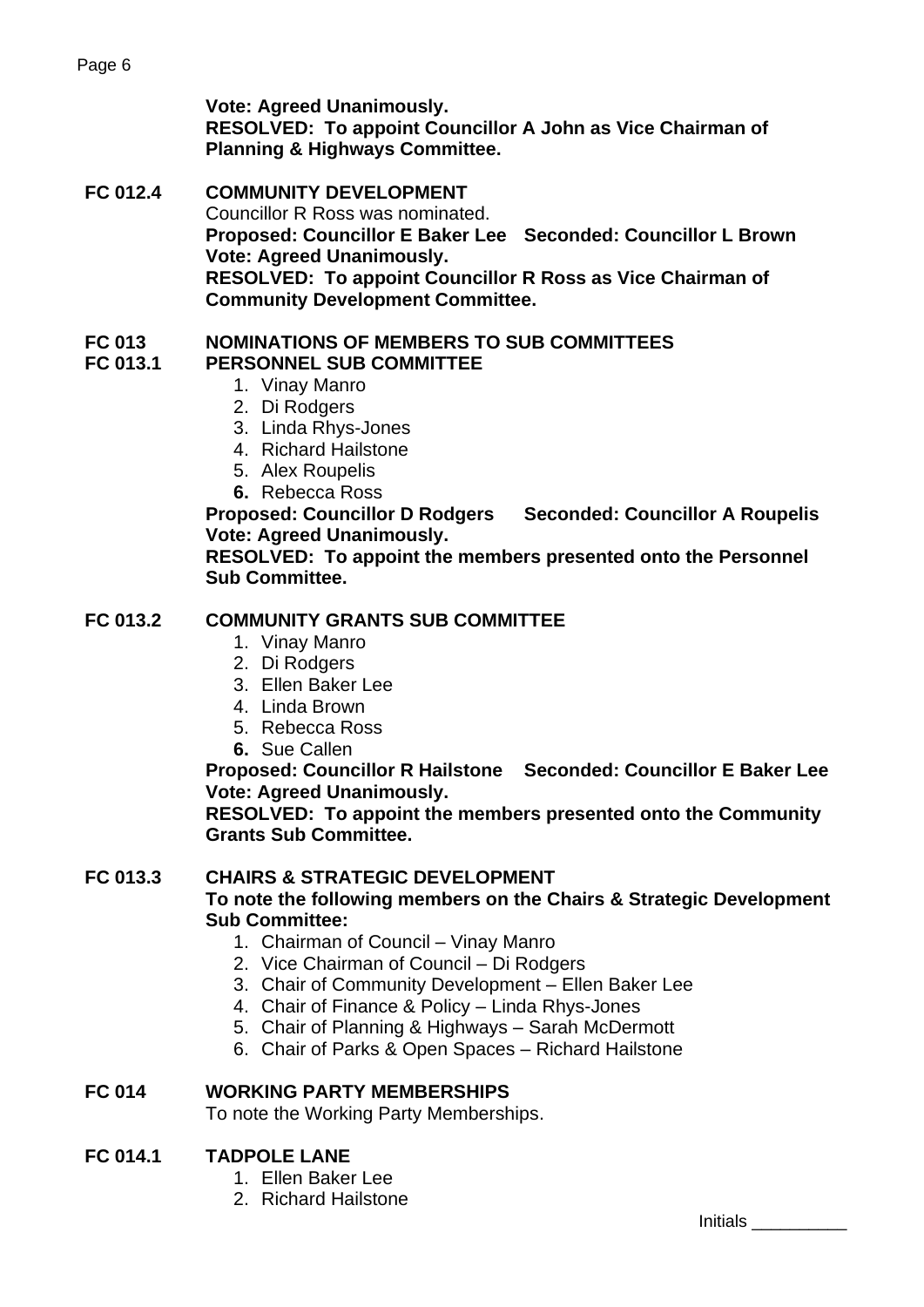- 3. Vinay Manro
- 4. Di Rodgers
- **5.** Rebecca Ross

## **FC 014.2 PLAY AREAS & ACCESSIBILITY**

- 1. Ellen Baker Lee
- 2. Richard Hailstone
- **3.** Steve Heyes

## **FC 014.3 WILDFLOWERS, TREES & BULBS**

- 1. Richard Hailstone
- 2. Adam John
- 3. Sarah McDermott
- 4. Kumar Naik

# **FC 014.4 DEPOT FEASIBILITY**

- 1. Steve Heyes
- 2. Richard Hailstone
- 3. John Jackson
- 4. Linda Brown
- **5.** Vinay Manro

## **FC 014.5 INTERNAL AUDIT**

- 1. Vinay Manro
- 2. Di Rodgers
- **3.** Sue Callen

## **FC 014.6 BUDGET SETTING**

- 1. Richard Hailstone
- 2. Di Rodgers
- **3.** Vinay Manro

### **FC 014.7 EMERGENCY PLANNING**

- 1. Linda Brown
- 2. Di Rodgers
- 3. Richard Hailstone
- 4. Alex Roupelis
- **5.** Kumar Naik

## **FC 014.8 HAYDON WICK LIVING**

- 1. Sarah McDermott
- 2. Rebecca Ross
- **3.** Ellen Baker Lee

## **FC 014.9 COMMUNITY CHOICES**

- 1. Rebecca Ross
- 2. Kumar Naik
- **3.** Ellen Baker Lee

## **FC 014.10 NATIONAL & LOCAL PLANNING CONSULTATIONS**

- 1. John Fuller
- **2.** Adam John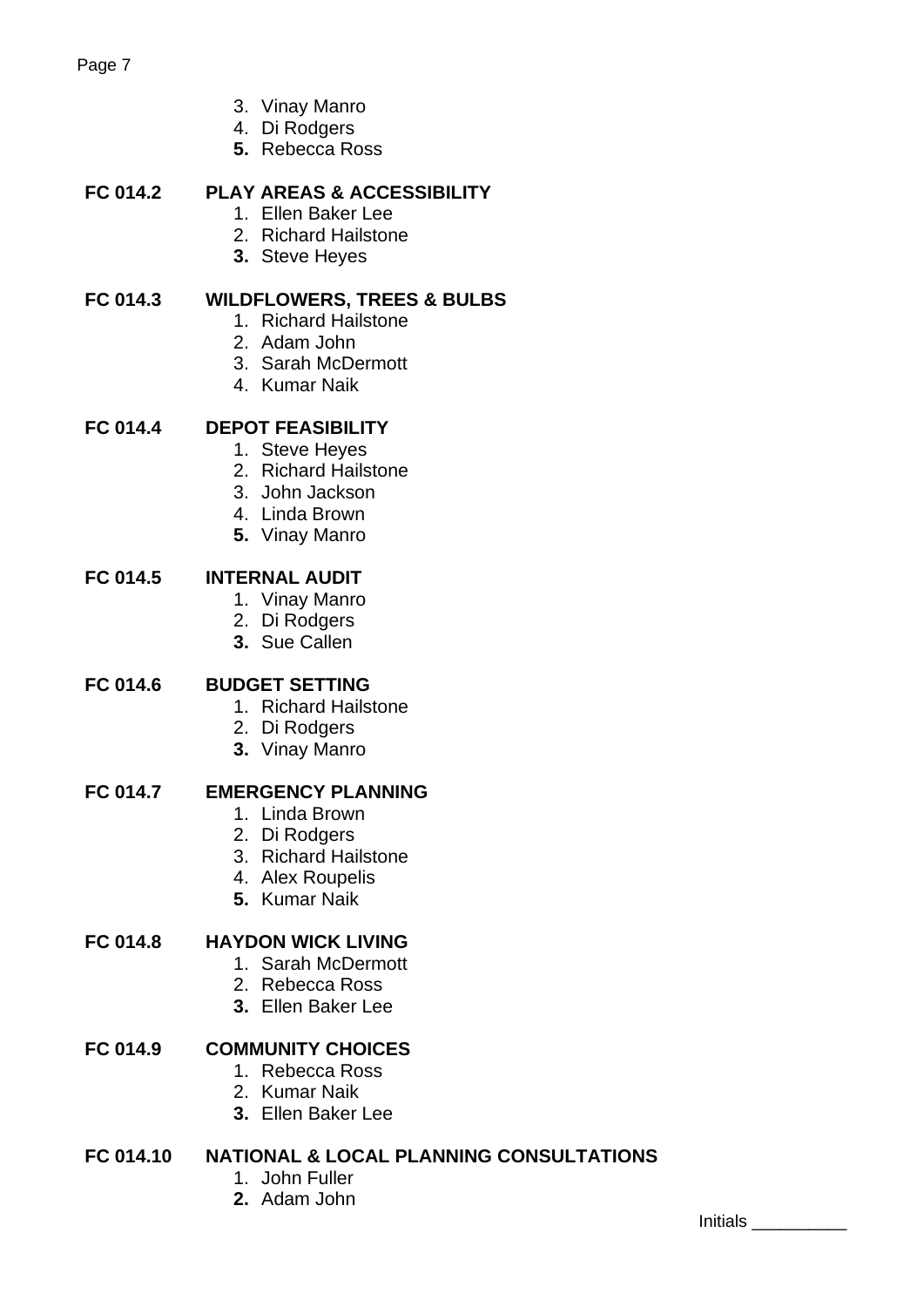### **FC 015 NOMINATIONS TO EXTERNAL BODIES**

### **FC 015.1 WILTSHIRE ASSOCIATION OF LOCAL COUNCILS (WALC) & NATIONAL ASSOCIATION OF LOCAL COUNCILS (NALC)**

The Clerk will advise Full Council if and when a meeting is taking place and volunteer will was duly selected.

## **FC 015.2 SEVENFIELDS**

1. Ellen Baker Lee

## **FC 015.3 NORTH SWINDON POLICE COMMUNITY GROUP**

To note the following three members expressed an interest to join this group once the number of representatives has been confirmed in the group's Terms of Reference.

- 1. Richard Hailstone
- 2. Alex Roupelis
- **3.** Rebecca Ross

### **FC 016 COUNCILLOR REPORTS**

| <b>Councillor S Fateru</b>         | Apologised for missing the last Full Council meeting                                                                                                                                                                                                                            |
|------------------------------------|---------------------------------------------------------------------------------------------------------------------------------------------------------------------------------------------------------------------------------------------------------------------------------|
|                                    | due to work commitments.                                                                                                                                                                                                                                                        |
| <b>Councillor S Heyes</b>          | City Fiber works have finished within the Parish. City<br>Fiber will be delivering letters to confirm which area it<br>will be working on next, if any issues arise the SBC<br>Ward Councillors have contact details and will be<br>able to assist in resolving any complaints. |
| <b>Councillor A John</b>           | A recent accident happened on Thamesdown Drive<br>and witnesses are coming forward with statements.<br>The burst sewage pipes have caused various delays<br>for residents getting to work, college or school<br>because of the temporary slow traffic management.               |
| <b>Councillor S</b>                | Deadline for Haydon Wick "Living" magazine is on                                                                                                                                                                                                                                |
| <b>McDermott</b>                   | Wednesday 26 <sup>th</sup> May 2021, will be writing to                                                                                                                                                                                                                         |
|                                    | Members shortly to obtain articles.                                                                                                                                                                                                                                             |
| <b>Councillor L Rhys-</b><br>Jones | Queried with the SBC Ward Councillors about the<br>Water Tankers being parked on Thamesdown Drive<br>rather than Queen Elizabeth Drive. SBC Ward<br>Councillors confirmed that the roads were too narrow<br>so Thamesdown Drive was the safest place to stop.                   |

### **FC 017 CLERK'S REPORT**

Confirmed the Finance Officer's retirement card and collection is now available in the office. Members were asked to call the Office before turning up at the Office unannounced because it is currently still closed to visitors.

## **FC 018 SWINDON BOROUGH COUNCIL (SBC) CORONAVIRUS DISCRETIONARY GRANT**

Members considered SBC's request to return £20,000 and resolved to return the full amount. How the Council will recoup the deficit caused by this will be added to the next Finance & Policy committee agenda.

**Proposed: Councillor S Fateru Seconded: Councillor L Rhys-Jones**